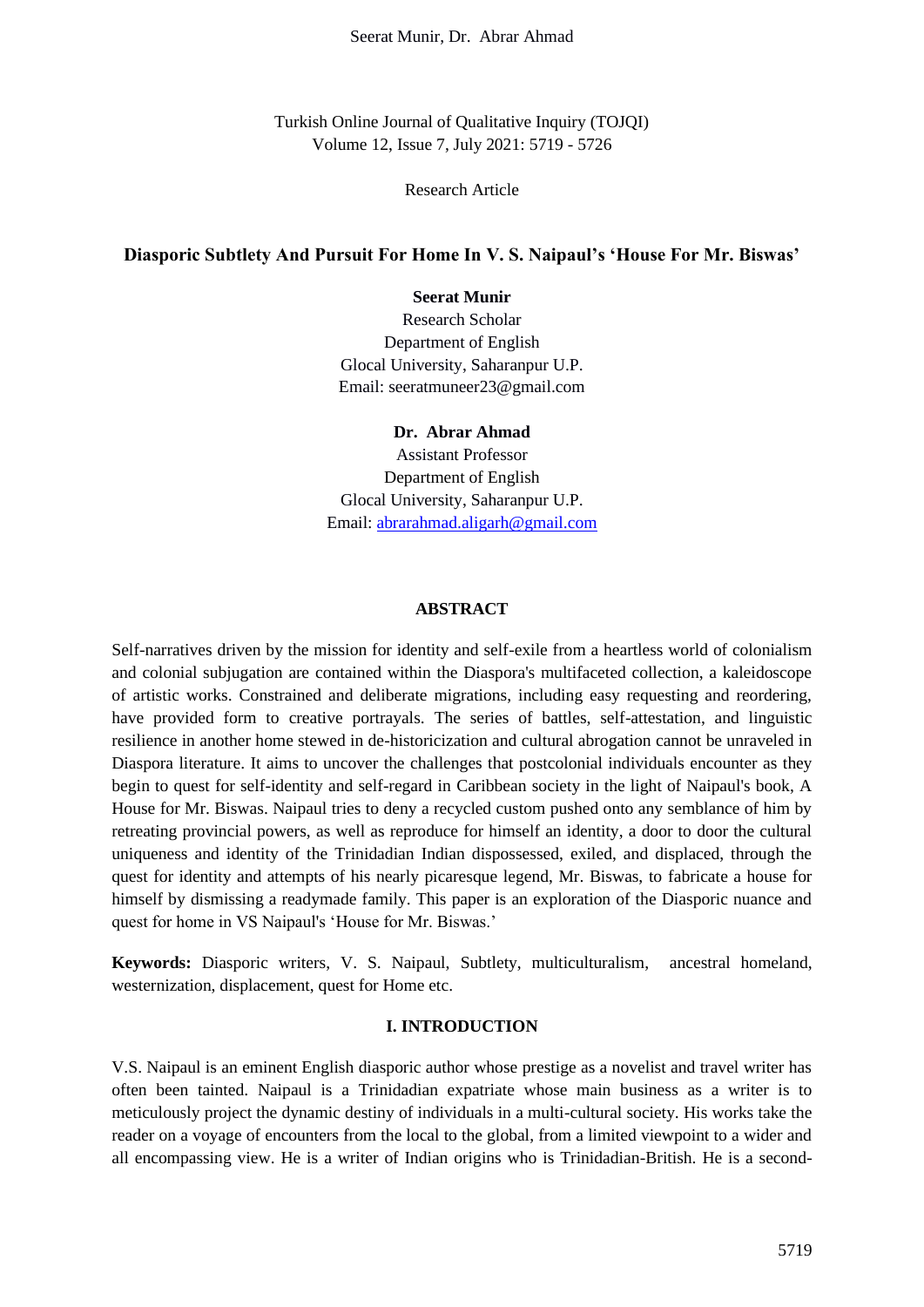generation Indian, whose grandfather was an indentured laborer taken from India to Trinidad in the 1880s. Though his writings were universally praised, his opinions occasionally sparked debate.

For example, A House for Mr. Biswas transcends regional borders and evokes widely relevant human principles. This book has been dubbed an adventure, and the author has been dubbed an Everyman. A House for Mr. Biswas represents the pinnacle of Naipaul's creative growth. Naipaul's creative outlook had broadened and he grew more optimistic as a writer after effectively converting his intimate knowledge into books with a global appeal. However, personal knowledge has its limits, this is where, as he recalls, travel came to his rescue:

> 'Then, by accident, I was saved. I wanted to go on a trip. I moved across the Caribbean and knew a lot more about the imperial structure of which I had been a member. I spent a year in India, my ancestral homeland; it was a life-changing experience. The books I wrote on these two adventures brought me to new emotional heights, presented me with a worldview I'd never had before, and stretched me technically.'

Mr. Biswas' life story was shunted from one crumbling hut to another in V.S. Naipaul's novel A House for Mr. Biswas, a microcosm of three hundred years of West Indian culture. Biswas is a descendant of indentured peasants, who were regarded as prisoners and were exposed to a century of dispossession, crushing hunger, and uprooting trauma. This book has two main concepts. One is Mr. Biswas' struggle to reclaim his legitimacy in a hostile world, and the other is the fall of Hinduism as a result of westernization. "According to Naipaul, his writing is aimed at social commentary and critique.'' Many of the protagonists in the book seem to be residing in a state of discord. They are also hybridized in terms of community, faith, language, schooling, identity, and lifestyle, taking just what they need from each creed.

# **II. 'DISPLACEMENT' AND DIASPORA**

The word 'diaspora,' which was used to describe the expulsion of Jews from their homeland, is often used to describe expatriates, refugees, exiles, and newcomers. It applies to the work of exiles and expatriates, as well as all others who have endured global and existential unrest and dislocation. Significantly, diasporic Indian writing in English can be found on every continent and in every corner of the globe. It's an intriguing mystery that so much Indian writing in English is created outside of India, in widely dispersed geographical areas of indenture ('Girmit'), such as the Indian diaspora in the South Pacific, the Caribbean, South Africa, Mauritius, and contemporary Indian diasporas in the United States, the United Kingdom, Canada, and Australia. To be frank, the very definition of 'India' needs to be better interpreted when put in the sense of a cultural analysis of the Indian Diaspora. The diasporic perspective may be seen as a means of transcultural criticism, allowing one to read one culture's space and time through the lens of another culture's space and time.

The concept 'displacement' is closely associated with diaspora literature, which examines diaspora people's feelings of pain and enjoyment. People living in the diaspora may not have an easy existence. It is impossible for them to incorporate into the modern mainstream culture when they are isolated from their homeland. They will have problems in the host country due to a variety of factors such as language, history, customs, faith, ideology, and so on. They experience a sense of loss as a result of isolation, homelessness, and identification crises, many of which are intertwined throughout the diaspora. V. S. Naipaul grew up in a family of indentured labour immigrants, and he has passed through painful encounters that are conveyed implicitly in the lives of the protagonists of his fiction.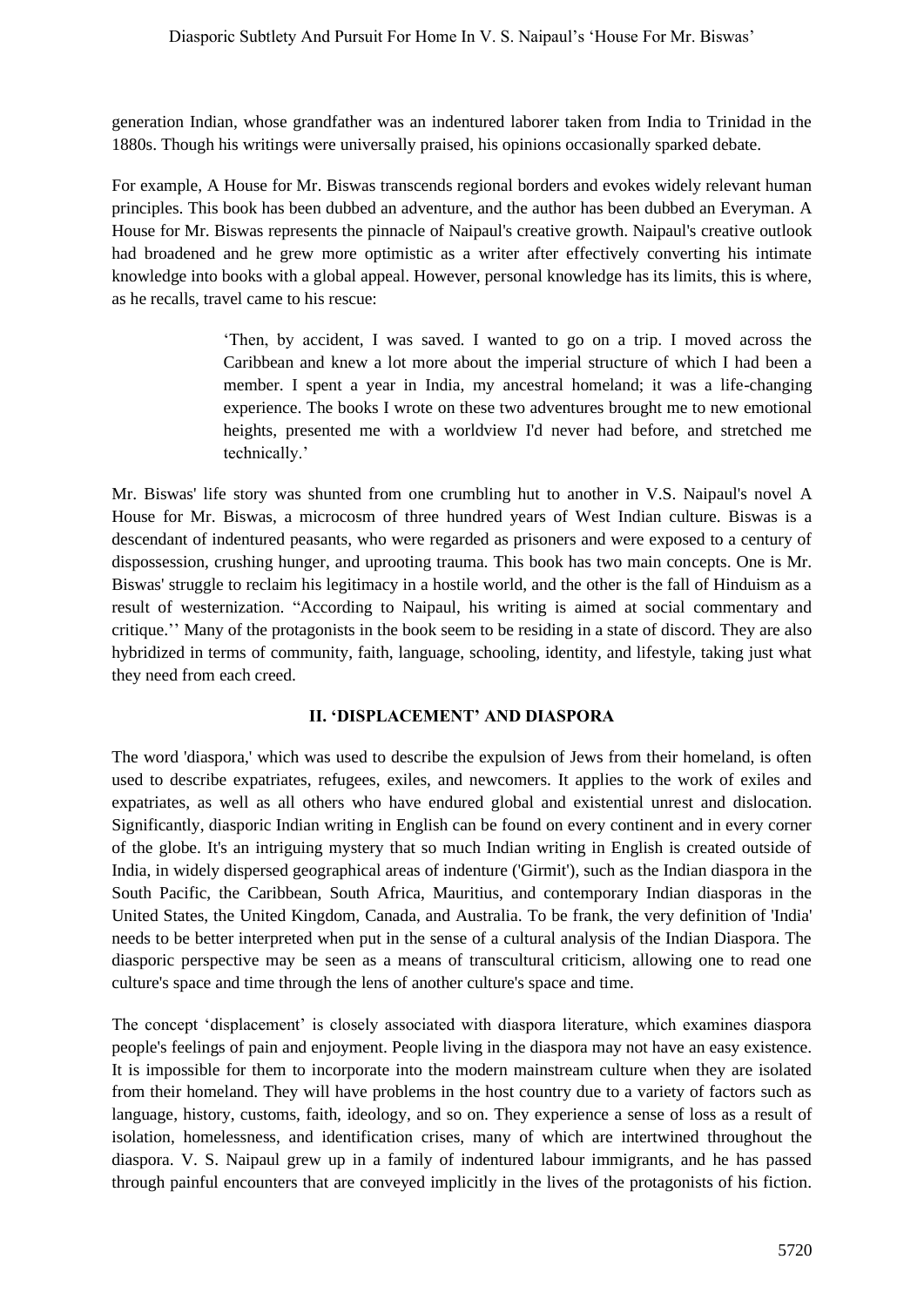While reading about Naipaul's life and Mr. Biswas's in the novel A House for Mr. Biswas, it's simple to note how close they look. In the book, Naipaul depicts how Mr. Biswas, and others from the generation of indentured labour immigrant parents in Trinidad, face homelessness, displacement, isolation, and other issues.

One reality of diasporic existence is that people cannot avoid experiencing migration, loneliness, rootlessness, identity crisis, and other negative emotions. Mr. Biswas often struggles from similar thoughts of 'out of placeness.' 'In pursuit of his own identity, Mohun Biswas moves from village to town and from joint family to nuclear family but struggles to locate his own origins amidst sociocultural change,' writes Leela (2012). He goes to Port of Spain and starts living with his family on rent in Mrs. Tulsi's house. He already works as a writer for the 'Trinidad Sentinel,' where he earns a decent wage. He also gets along well with Mrs. Tulsi. He constructs a house in Tulsi Estate in Short Hills to be more satisfied and autonomous. He is happy in his own home, but this happiness is shortlived since his home is still devastated by flames. Mr. Biswas sacrifices his sense of location over and over again as a consequence of his 'sense of relocation.'

Naipaul has written extensively on various facets of post-colonial culture as seen through a postcolonial lens. The novels of Naipaul transform into a fascinating examination of diasporans, with 'their feeling of loss and gloom contributing to unhappiness.' Yet, when writing a travelogue or a book, he continues to track a self-conscious symptomatic reaction to the need to find a suitable literary medium to frame a 'psychic and symbolic meaning of homelessness,' whether consciously or unconsciously. There is a longing for a whole state of being in Naipaul's poetry, but this longing is tempered by the realization that such purity has been shattered by colonialism's past, and that it is difficult to return to some pure cultural or historical origin or wholeness. Naipaul talks about migrants' changing cultures, origins, families, and realities. The feeling of fragmentation pervades Naipaul's profound and unshakeable sense of loss, of still being on the outside. Naipaul's confidence in a different kind of individual sovereignty is liberating. He is a writer who constantly challenges us to think, to write about the world with the independence of someone who has no family, nation, or affiliations. He portrays individuals who were compelled to leave their homelands and find themselves in unfamiliar areas, without acquaintances, little loyalties, and a sense of trespassing. Worse, their worlds have been completely changed; they have escaped, each to his own limbo, and their fate is similar to that of souls in a classical underworld. The West Indies, according to Naipaul, are made up of races who have been uprooted from their initial cultures and are yet to create a modern civilization to substitute what has been lost.

Though the novel's primary emphasis is on Mr. Biswas and his kin, other characters such as Seth, Mrs. Tulsi, Govind, W. C. Tuttle, the widows of Hanuman House, and others are also present to witness migration, loneliness, and rootlessness in an environment other than their native India. Indentured laborer immigrants had brought their parents or ancestors there. The majority of them do not have their own home, as Bruce King (1995) points out:

> Naipaul investigated the challenges faced by Trinidadian Asian Indians in obtaining the financial resources to become self-sufficient. They could not really be part of the New World without such freedom, symbolized by Biswas' desire for a house or his own position in society, and would remain homeless, angry exiles relying on a decaying history.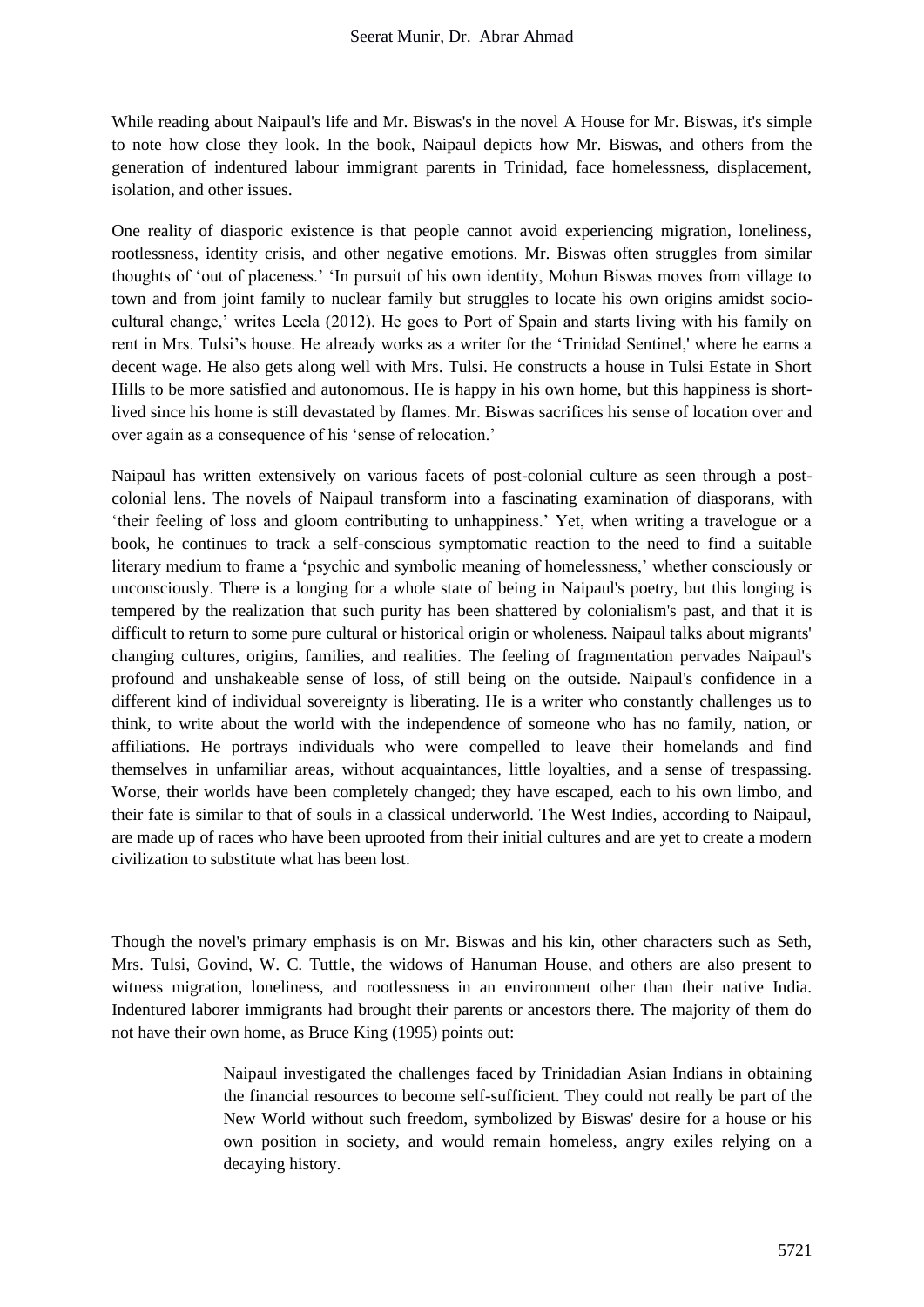From the period of their parents and ancestors, they have been displaced and deprived of their land. To ease the pain of being displaced, they founded an Indian community in Trinidad and preserved Hindu culture, values, and rituals. In Trinidad, there is a diaspora, specifically an Indian diaspora. There is a dispersion of Indian immigrants, and they are all striving to develop a home and identity amid the host-difficulties. Furthermore, in honor and remembrance of their ancestral birthplace, India, they are continuing their Hindu cultural practices.

As a consequence of its rich exposure to multiculturalism, diaspora literature has made a major contribution to Indo-English literature. While a sense of relocation is a central state of Diaspora literature, not all experiences it in the same way; it varies depending on time and location. The spirit of exile and isolation inspires diaspora authors to pursue redemption through their works and to secure a lasting position in readers' minds. Naipaul, in particular, is renowned for depicting the destitute man in a bleak wasteland. Individual efforts to resolve 'homelessness' are thereby represented by A House for Mr. Biswas. The protagonists, according to the author, are casualties of their surroundings. Their urgency stems from their attempts to get people to accept them so that their human necessity can be justified. Mr. Biswas will move the house on to his relatives as a legacy. Just as Naipaul attempts to salvage his own family history and the history of the Trinidadian Indian community through his writing, the protagonist of his novel makes a final effort to create a new world out of nothingness, thus leaving his mark on history, avoiding annihilation, and achieving fulfillment..

#### **III. HOME**

Since the second half of the twentieth century, the ideas of 'identity' and 'home' have become the focus of serious controversy and lively conversation, with recent discourses on diaspora, postcolonial theory, and cultural studies adding new facets to these main concepts. As it extends outside the interpersonal and physical zone, home has spiritual, symbolic, and psychological significance. The definition of home expands beyond the four walls to include the community, area, country, and country, offering security and reducing environmental risks and hazards, as well as a sense of safety and belonging. In the diasporic nation, home is a complicated and challenging domain to navigate. For both diasporic communities – refugees and exiles – home is an unfixed and insecure location that reflects their homelessness. Home has historically held a key role in our psychological lives. Its relationship to the outer environment is often used to interpret it. Via a constructive sense of connection, the concept of home is revamped. Home functions as an intimate and private realm within the public domain, a place of affiliation, intimation, belonging, and protection that serves as the center for all of our personal and public benefits and losses.

In today's world, according to Papastergiadis, the concept of home is completely dangerous. Traditions and rituals became dispersed, fragmented, and lost as a result of modernization, as well as an increased alienated and individualistic position. The conventional idea of home embodies peace, reflects unchanging and timeless traditions, functions as a source of pleasant memories and dreams, and serves as the supreme satisfaction of our wishes. In contrast, a drifter, transient, or displaced person's current situation is fully deterritorialized and determined for mobilization, fresh translocal relations, and unending rediscovery. Home is not just a place to live; it is woven with mental and psychological thread, and it has symbolic and creative connotations. Only such investments would ensure that a home remains a home. Only through investing emotional and psychological meanings can it be made into a house.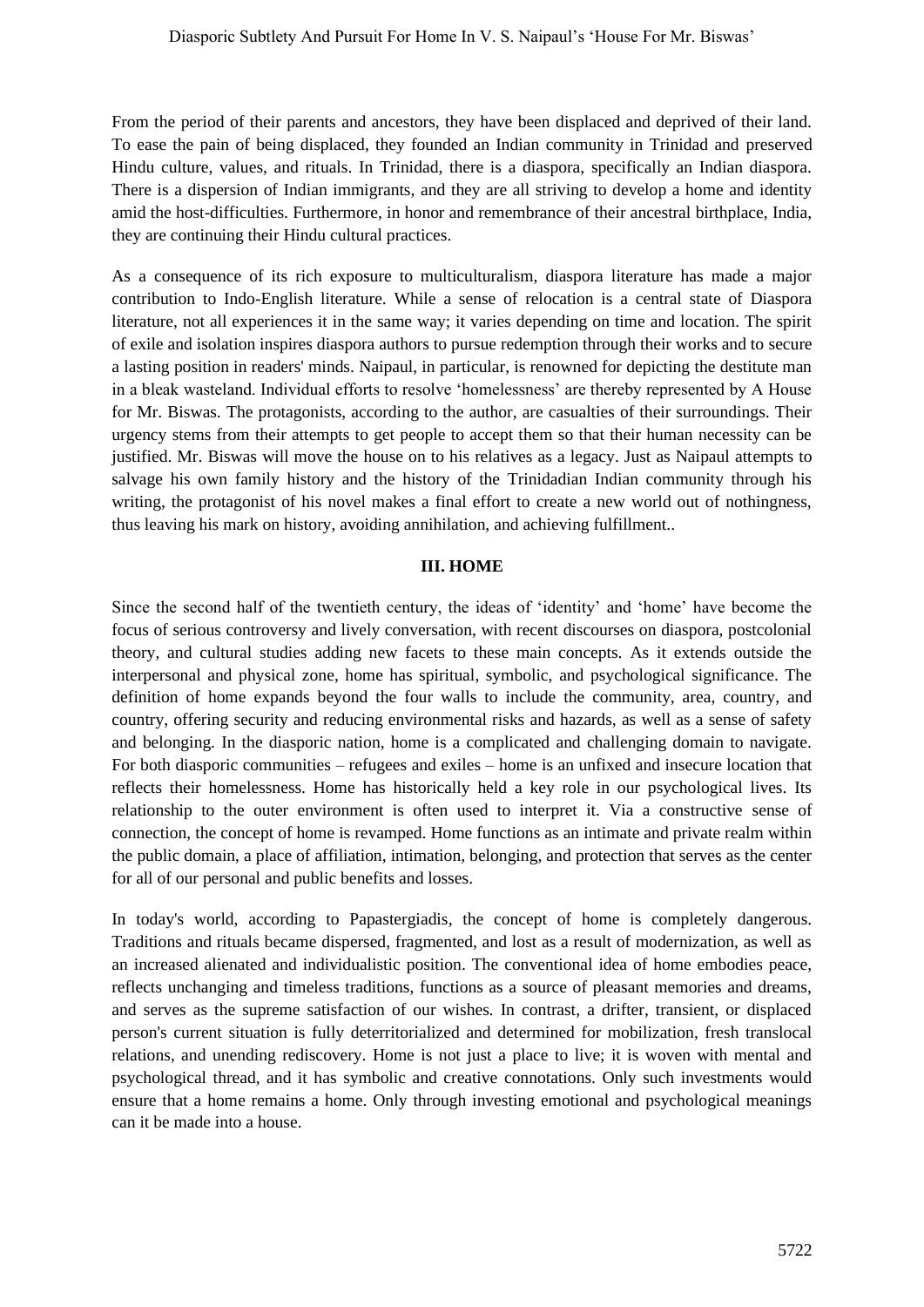The ideas of home, dislocation, and distribution are being restated and rearranged in the diasporic room, which is inhabited by refugees, expatriates, and exiles. The ideal and correct notion of home in a diaspora, according to R. Radhakrishnan in one of his articles, 'Adjudicating Hybridity, Coordinating Betweenness (2003),' is paradoxical. Through describing the state of a migrant being 'caught up in a constitutive 'between-ness,' diaspora's imaginings of home contain discourses beyond the conceptions of private acceptability and ontological precision, he claims that diaspora changes and bends the meaning of home. The concept and images of home in the diasporic region express absolute and irreversible displacement.

Mr. Mohan Biswas' struggle to own his own house is chronicled in the novel A House for Mr. Biswas, which he eventually achieves after sacrificing the security of an extended Indian family in the process. Biswas' life is the tale of an Indian immigrant's dilemma, depicting the exile's need to establish roots and find true selfhood. In the meantime, the novel exposes a community's racial and social roots..

# **IV. PURSUIT FOR HOME**

V. S. Naipaul's novel A House for Mr. Biswas seems to express the novelist's personal desire and search for an anchorage in his unique Caribbean Post-Colonial legacy's never-ending flux. Naipaul seeks to both renounce a second-hand tradition thrust upon the likes of him by receding colonial forces, as well as recreate for himself an identity, a house to house the cultural uniqueness and identity of the Trinidadian Indian exiled, through the quest for and endeavors of his almost-picaresque hero, Mr. Biswas, to construct a house for himself through rejecting a readymade household. The house metaphor takes on new meaning not only as a material possession that can offer protection and comfort, but also as a representation of success – a feeling of making a mark on history, a way to avoid the vacuum. Naipaul discovers a house and a family, or a literary custom, through his story that his exilic lineage had refused him.

A House for Mr. Biswas is the West Indian novel of rootlessness par excellence, as Kenneth Ramchand points out, and part of Naipaul's re-achievement is that these themes act on several levels for different subjects at the same time. Naipaul builds an environment in which his protagonists travel and encounter unease, a feeling of not belonging at home, or, in author language, 'familiar temporariness.' He discovered them haunted by the indenture syndrome of 'unnecessary and unaccommodated' ancestors. In the same way, his protagonists inherit a kind of 'past neuroses' insecurity, madness, anguish, dislocation, defeat, and rootlessness. 'Self-disgust contributed to rage, screams, tears anything to add to the concentrated hubbub of the evening, the nerve broken helplessness,' writes Naipaul in A House for Mr. Biswas. Mr. Biswas' state is so pitiful, when he finds himself absolutely submerged in anger and disgust:

> Everything he now saw become sullied by his fear, every field, every house, every tree, every turn in the road [. . .] so that by merely, looking at the world, he was progressively destroying his present and his past.

The fight between the human will or need for a separate identity and the persuasive will of the milieu, its obscurity of suffocating corporate identity, is the focus of Naipaul's work. The West Indies becomes a cultural desert in a 'home,' where big attempts at imagination and change are unsuccessful. In this setting, socialization entails reducing people to insignificance and stripping them of their autonomy. The home, of course, is the novel's most important metaphor, representing subtly the need for physical and spiritual 'shelter.' Mr. Biswas' 'need for shelter is felt by Hindus and Creole culture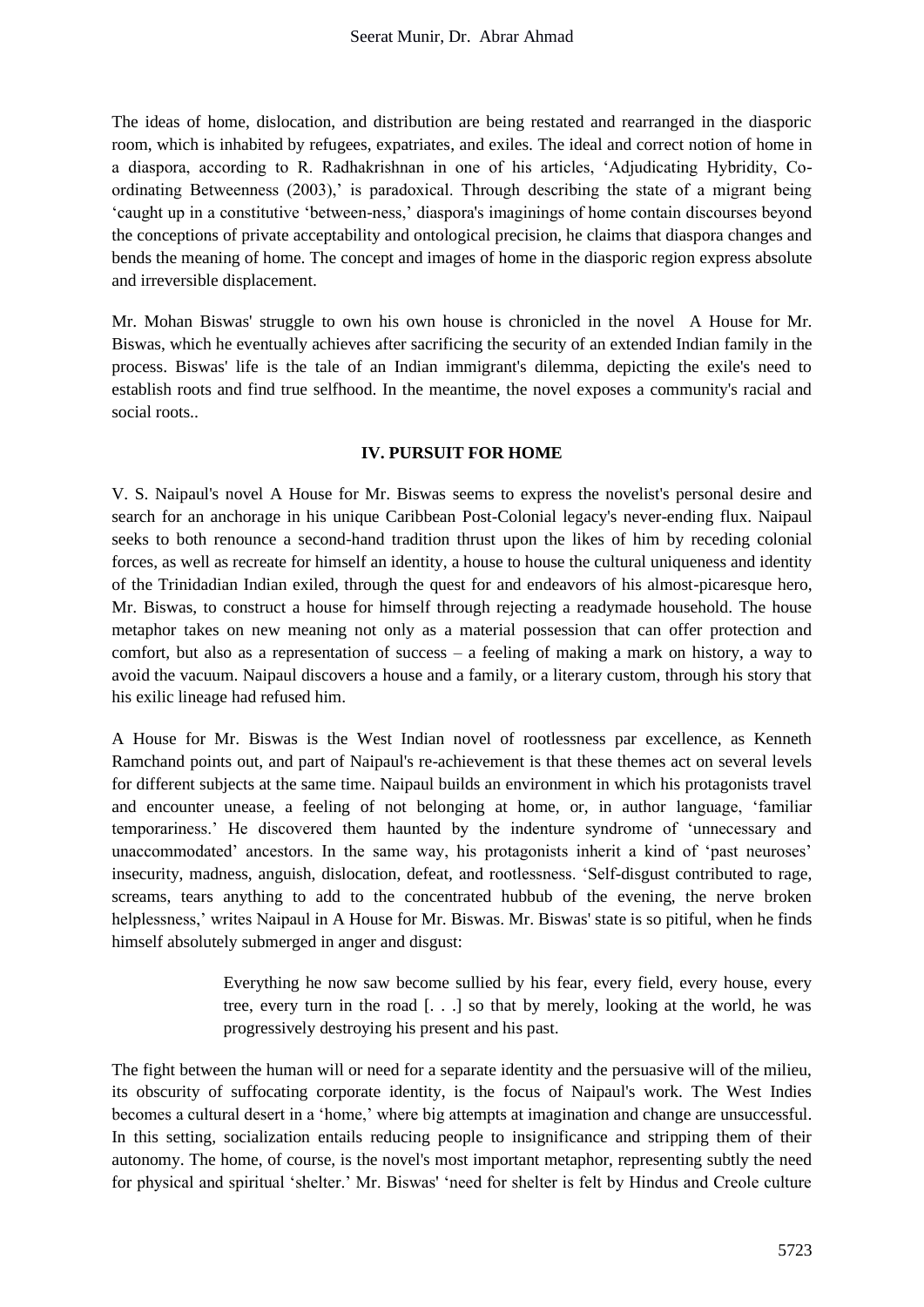as much as it is by Mr. Biswas himself.' The home, represented in Mr. Biswas' compassionate tones, reflects a quest for freedom from attachment. A 'home' may be a sign of the fatalistic Indian ideology as well as a metaphor for the existentialist path through existence. As a result, Mr. Biswas' persistent struggle to process his own house and escape the grasp of the Tulsi family is seen to parallel man's desire to establish a special way of existence. Apart from dwelling on the dark universe, the book often contains fleeting glimpses of racial and social past, all while keeping a harmony between Mr. Biswas' inner self and the detached outside perspective.

Naipaul's writings and interviews have often focused on his sense of isolation, exile, and separation, as well as the persistent disruption and hollow in his middle. He was born and raised in Trinidad, considering his Indian heritage. He grew up in Trinidad's 'multicultural community,' which included refugees from four continents. He grew up in a Hindu joint household, which had a strict clannish and suffocating environment. In the presence of other aliens, he was an alien.' Later, he moved to England, but he couldn't seem to find a home there. He considers himself to be 'eternally a stranger – an Indian in the West Indies, a West Indian in England, and a nomadic thinker in the nondescript third world,' as defined by men. By critics and academics in the region, Naipaul is seen as a mouthpiece for migration and rootlessness. The motif of 'displacement and exile' runs through much of his works. His preference of themes reflects his current state of mind. The recurrent themes of loneliness and exile, in reality, reflect V.S. Naipaul's nomadic feelings, who, amid his twenty-seven-year stay at Wiltshire Cottage in London, feels isolated and outsider there. Even his prolonged stay and career achievements couldn't convince him to develop an intimate connection with the nation where he was adopted. 'London is my metropolitan hub; it is my commercial center, but I realize it is a kind of italicize limbo, and that I am a refugee in the sense that I am still peripheral,' he states. One's interests are not shared by the local population.'

Because of its history of neglect, crowding, and poverty, a Mr. Biswas House achieves symbolic eminence, making the ownership of a private residence a perfect target for a Trinidadian. The different accommodation options each have their own set of disadvantages. The houses at the chase and Green Vale are intolerable burdens due to the unknowns around their constructions, and the short hills and Port of Spain buildings are depressing due to their gradual decay at the hands of the slavery Tulsi family. These lodging locations serve as a backdrop while also motivating Mr. Biswas to achieve his target. His need to find a home stemmed from his feeling of isolation. House was a great need throughout his life because it symbolized personal identity, solace, self-respect, and freedom, all of which he lacked in his life. Finally, when he bought a house on Sikkim Street, he was able to put an end to his daily struggle. ''Despite the fact that the house was highly financed, he was not at the hands of anyone; rather, he was his own owner." For the first time in his life, he felt that he belonged anywhere. It gave him a sense of safety and bolstered his deteriorating friendship with his dad. He 'found himself in his own home, on his own half-lot of property, his own portion of earth' in this area. It was the culmination of his exile and alienation; he was finally at ease and in his home gracefully.

#### **V. CONCLUSION**

Because of its rich exposure to multiculturalism, diasporic literature has rendered a major contribution to Indo-English literature. The spirit of exile and isolation drives diasporic authors to achieve salvation through their works and gain a lasting position in readers' minds. Mr. Biswas' tale is a universal one of a man tormented by communal pressure and confronted by an unstructured world. Furthermore, it depicts Mr. Biswas' and other Indian indentured labour immigrants' traumatic encounters in the modern world away from their homeland, including starvation, isolation, and other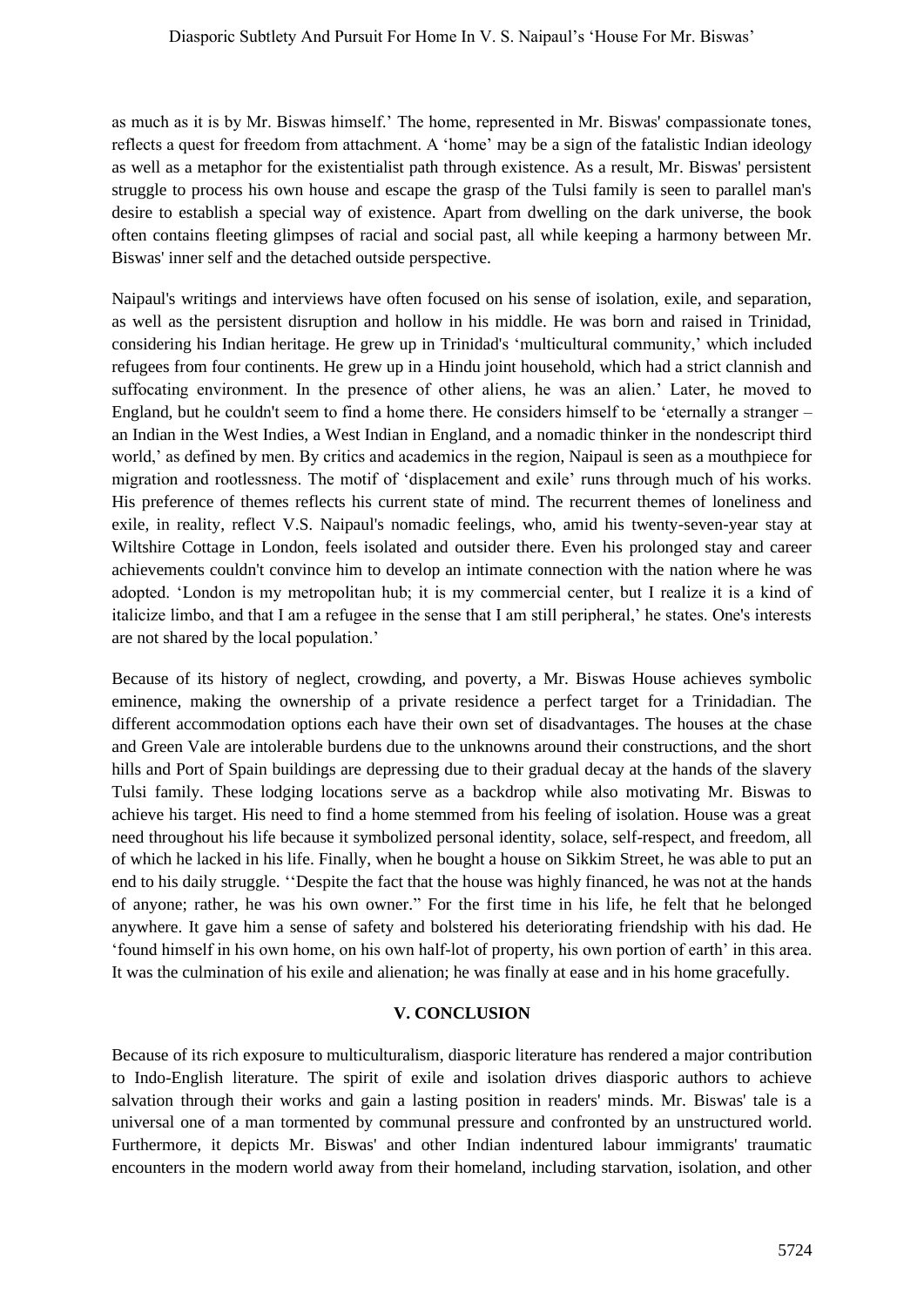forms of displacement. Any person on the earth, regardless of his social or economic standing, wishes to have some place that he can call his own, his house or home. This drive is more noticeable in people who have been forced from their homes for different causes and for whom deprivation is a regular occurrence. Although in a foreign country, the knowledge of their rootlessness drives them to establish a strong home-space, much like Mr. Biswas did in Port of Spain. Naipaul represents displaced citizens all over the world by him. Much as Naipaul tries to save his own family heritage and the history of the Trinidadian Indian culture through his fiction, the protagonist of his novel makes a final effort to build a modern future out of nothingness, thereby leaving his imprint on history, resisting extinction, and achieving fulfillment.

#### **REFERENCES**

- **[1].** Naipaul, V.S. A House for Mr. Biswas, (New Delhi: Penguin Books, 1961).
- **[2].** John McLeod. Beginning Post colonialism. Manchester University Press. 2000
- **[3].** Purabi Panwar. V. S. Naipaul: An Anthology of Recent Criticism. Pencraft International. 2003
- **[4].** Kumar Parag. Identity Crisis in V.S. Naipaul's A House for Mr. Biswas. (Article) 2008
- **[5].** V.S. Naipaul. A Writer's People: Ways of Looking and Feeling. Knopf Publishers. 2008
- **[6].** Tahereh Siamardi. The Situation of Colonial 'Other' in V. S. Naipaul's A House for Mr. Biswas. (Article) 2015
- **[7].** Bolfarine. M. Literacy, Imagination and Autonomy in A House for Mr. Biswas. (Scopus Indexed Article) Volume 34, Issue 1, 2012, Pages 103-106
- **[8].** Balfour. R. J. Amongst the Unbelievable: Rage, Faith and Reason in Selected Writings by V.S. Naipaul. (Scopus Indexed Article) Volume 35, Issue 1, 16 May 2014
- **[9].** Sandeep Kumar Jain. Autobiographical Elements, Search for Identity and Colonialist Reference, in V. S. Naipaul's A House for Mr. Biswas. Global Journal of Multidisciplinary studies. Vol 3, No 11, 2014.
- **[10].**Chakarbharti, Santosh. 'Alienation and Home: A Study of a House for Mr. Biswas.' Ed. Mohit K. Roy. V. S. Naipaul, Critical Essays. Vol III. Atlantic Publisher 2005.
- **[11].**Iyer, N. Sharma. 'A House for Mr. Biswas A Study in Cultural Predicament.' Ed. Mohit K.R oy. V.S. Naipaul, Critical Essays, Vol III. Atlantic Publisher 2005.
- **[12].** TAS, Mehmet Recep. 'Alienation, Naipaul and Mr. Biswas.' International Journal of Humanities and Social Science. Vol. 1 No. 11, Special Issue – August 2011.
- **[13].** Achebe, Chinua. Hopes and Impediments: Selected Essays: 1965-1987. London: Heinemann, 1988
- **[14].** Ganjewar, D.N. Philosophic Vision in the Novels of V. S. Naipaul. New Delhi, Atlantic Publishers and Distributors, 2008.
- **[15].** Kumar, Sanjiv (2012). Diasporic Transformation: Novels of V. S. Naipaul. Jaipur: Rawat Publication, p 65.
- **[16].** Helen Hayward, The enigma of V.S. Naipaul: sources and contexts (Basingstoke: Palgrave, 2002)
- **[17].** Hall, Stuart, 'Cultural Identity and Diaspora', Contemporary Postcolonial Theory.